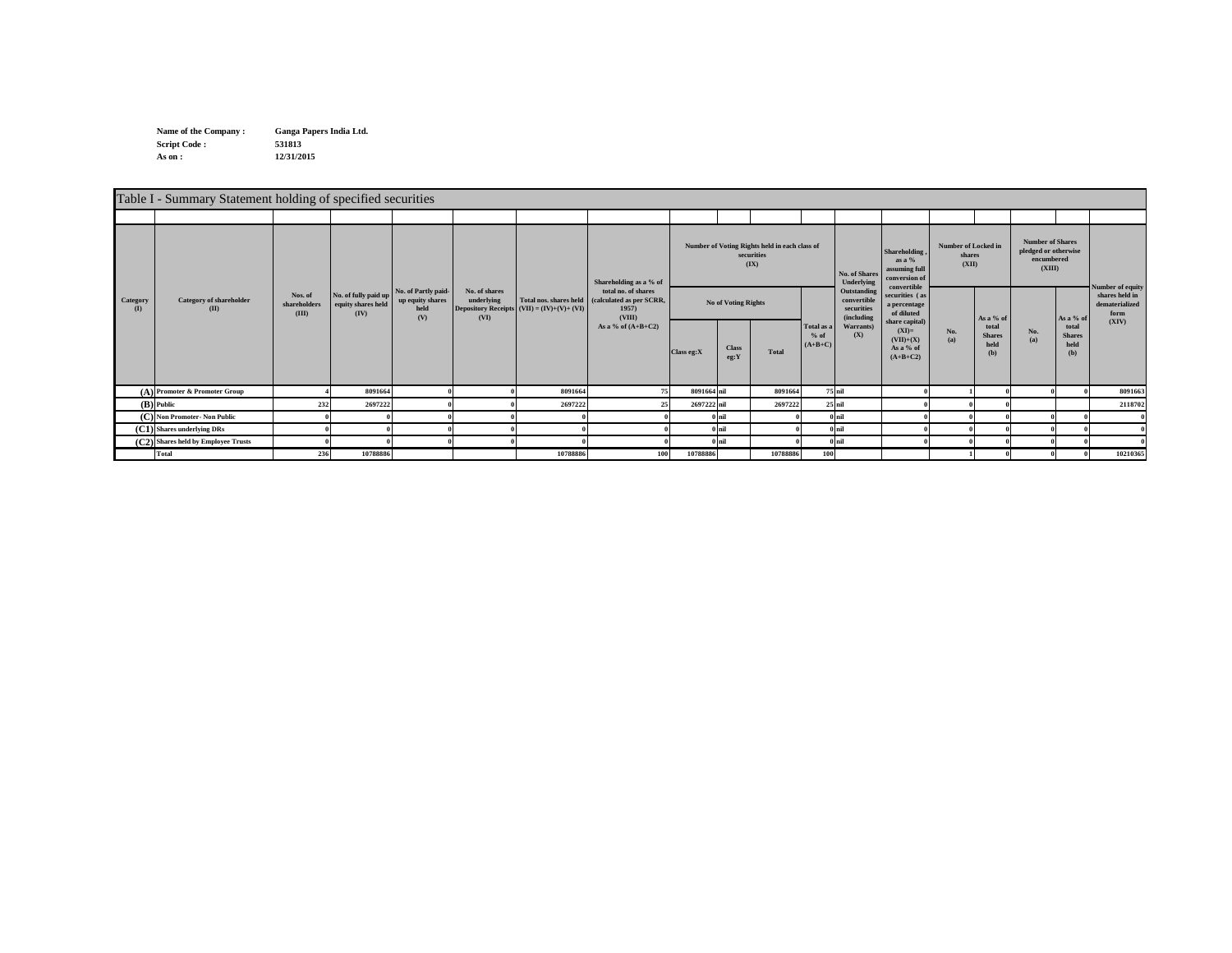## Table II - Statement showing shareholding pattern of the Promoter and Promoter Group

|                                                                           |            |                               |                                            |                                 | Nos. of shares                  |                        | Shareholdin<br>$g\%$<br>calculated |                                           |         | Number of Voting Rights held in each class of securities<br>(IX) |            | No. of Shares<br>Underlying                      | Shareholding.<br>as a $%$<br>assuming full<br>conversion of | Number of Locked in<br>shares<br>(XII)                                                      |            |                                                             | Number of Shares pledged or<br>$otherwise\,$ encumbered<br>(XIII) |                                           |                              |
|---------------------------------------------------------------------------|------------|-------------------------------|--------------------------------------------|---------------------------------|---------------------------------|------------------------|------------------------------------|-------------------------------------------|---------|------------------------------------------------------------------|------------|--------------------------------------------------|-------------------------------------------------------------|---------------------------------------------------------------------------------------------|------------|-------------------------------------------------------------|-------------------------------------------------------------------|-------------------------------------------|------------------------------|
| Category & Name of the Shareholders                                       | PAN        | No. of<br>${\tt shareholder}$ | No. of fully paid up<br>equity shares held | Partly paid-up<br>equity shares | underlying<br><b>Depository</b> | Total nos. shares held | as per<br>SCRR,                    | No of Voting Rights                       |         |                                                                  |            | Outstanding<br>$\,$ convertible                  | convertible<br>securities (as a                             |                                                                                             |            |                                                             |                                                                   | <b>Number of equity</b><br>shares held in |                              |
| (1)                                                                       | (II)       |                               | (III)                                      | (IV)                            | held<br>(V)                     | Receipts<br>(VI)       | $(VII = IV+V+VI)$                  | 1957<br>As a % of<br>$(A+B+C2)$<br>(VIII) | Class X | ClassY                                                           | Total      | Total as a %<br>of Total<br><b>Voting rights</b> | ${\bf securities}$<br>(including<br>Warrants)<br>(X)        | percentage of<br>diluted share<br>capital)<br>$(XI) =$<br>$(VII)+(X)$ as a<br>$% of A+B+C2$ | No.<br>(a) | As a % of<br>total<br><b>Shares</b><br>$_{\rm held}$<br>(b) | No.<br>(a)                                                        | As a % of total<br>shares held<br>(b)     | dematerialized form<br>(XIV) |
| 1 Indian                                                                  |            |                               |                                            |                                 |                                 |                        |                                    |                                           |         |                                                                  |            |                                                  |                                                             |                                                                                             |            |                                                             |                                                                   |                                           |                              |
| (a) Individuals/Hindu undivided Family                                    |            |                               |                                            |                                 |                                 |                        |                                    |                                           |         |                                                                  |            |                                                  |                                                             |                                                                                             |            |                                                             |                                                                   |                                           |                              |
| SANDEEP KANORIA                                                           | ABXPK2231J |                               |                                            |                                 |                                 |                        |                                    |                                           | nil     |                                                                  |            | nil                                              |                                                             |                                                                                             | 100        |                                                             |                                                                   |                                           |                              |
| (b) Central Government/ State Government(s)                               |            |                               |                                            |                                 |                                 |                        |                                    |                                           |         |                                                                  |            |                                                  |                                                             |                                                                                             |            |                                                             |                                                                   |                                           |                              |
|                                                                           |            |                               |                                            |                                 |                                 |                        |                                    |                                           |         |                                                                  |            |                                                  |                                                             |                                                                                             |            |                                                             |                                                                   |                                           |                              |
|                                                                           |            |                               |                                            |                                 |                                 |                        |                                    |                                           |         |                                                                  |            |                                                  |                                                             |                                                                                             |            |                                                             |                                                                   |                                           |                              |
| (c) Financial Institutions/ Banks                                         |            |                               |                                            |                                 |                                 |                        |                                    |                                           |         |                                                                  |            |                                                  |                                                             |                                                                                             |            |                                                             |                                                                   |                                           |                              |
|                                                                           |            |                               |                                            |                                 |                                 |                        |                                    |                                           |         |                                                                  |            |                                                  |                                                             |                                                                                             |            |                                                             |                                                                   |                                           |                              |
|                                                                           |            |                               |                                            |                                 |                                 |                        |                                    |                                           |         |                                                                  |            |                                                  |                                                             |                                                                                             |            |                                                             |                                                                   |                                           |                              |
| (d) Any Other (specify)                                                   |            |                               |                                            |                                 |                                 |                        |                                    |                                           |         |                                                                  |            |                                                  |                                                             |                                                                                             |            |                                                             |                                                                   |                                           |                              |
|                                                                           |            |                               |                                            |                                 |                                 |                        |                                    |                                           |         |                                                                  |            |                                                  |                                                             |                                                                                             |            |                                                             |                                                                   |                                           |                              |
| <b>Bodies Corporate</b>                                                   |            |                               |                                            |                                 |                                 |                        |                                    |                                           |         |                                                                  |            |                                                  |                                                             |                                                                                             |            |                                                             |                                                                   |                                           |                              |
| GANGA PULP AND PAPERS PRIVATE LIMITED                                     | AABCG4521C |                               | 4672500                                    |                                 |                                 | 4672500                | 43.308                             | 4672500                                   |         | 4672500                                                          | 43.308 nil |                                                  |                                                             |                                                                                             |            |                                                             |                                                                   | 4672500                                   |                              |
| SAB COMPUTING PRIVATE LIMITED                                             | AAGCS5641G |                               | 300000                                     |                                 |                                 | 300000                 | 2.781                              | 300000                                    |         | 300000                                                           | 2.781      |                                                  |                                                             |                                                                                             |            |                                                             |                                                                   | 300000                                    |                              |
| RAS POLYTEX PRIVATE LIMITED                                               | AABCR5253Q |                               | 3119163                                    |                                 |                                 | 3119163                | 28.911                             | 311916                                    |         | 3119163                                                          | 28.911     |                                                  |                                                             |                                                                                             |            |                                                             |                                                                   | 3119163                                   |                              |
|                                                                           |            |                               |                                            |                                 |                                 |                        |                                    |                                           |         |                                                                  |            |                                                  |                                                             |                                                                                             |            |                                                             |                                                                   |                                           |                              |
|                                                                           |            |                               |                                            |                                 |                                 |                        |                                    |                                           |         |                                                                  |            |                                                  |                                                             |                                                                                             |            |                                                             |                                                                   |                                           |                              |
| Sub-Total- $(A)$ $(1)$                                                    |            |                               | 8091664                                    |                                 |                                 | 8091664                | 75                                 | 8091664 nil                               |         | 8091664                                                          |            | $75$ nil                                         |                                                             |                                                                                             |            |                                                             |                                                                   | 8091663                                   |                              |
| 2 Foreign                                                                 |            |                               |                                            |                                 |                                 |                        |                                    |                                           |         |                                                                  |            |                                                  |                                                             |                                                                                             |            |                                                             |                                                                   |                                           |                              |
| (a) Indivi/Non-Resi Foreign Indivi                                        |            |                               |                                            |                                 |                                 |                        |                                    |                                           |         |                                                                  |            |                                                  |                                                             |                                                                                             |            |                                                             |                                                                   |                                           |                              |
|                                                                           |            |                               |                                            |                                 |                                 |                        |                                    |                                           |         |                                                                  |            |                                                  |                                                             |                                                                                             |            |                                                             |                                                                   |                                           |                              |
|                                                                           |            |                               |                                            |                                 |                                 |                        |                                    |                                           |         |                                                                  |            |                                                  |                                                             |                                                                                             |            |                                                             |                                                                   |                                           |                              |
| (b) Government                                                            |            |                               |                                            |                                 |                                 |                        |                                    |                                           |         |                                                                  |            |                                                  |                                                             |                                                                                             |            |                                                             |                                                                   |                                           |                              |
|                                                                           |            |                               |                                            |                                 |                                 |                        |                                    |                                           |         |                                                                  |            |                                                  |                                                             |                                                                                             |            |                                                             |                                                                   |                                           |                              |
|                                                                           |            |                               |                                            |                                 |                                 |                        |                                    |                                           |         |                                                                  |            |                                                  |                                                             |                                                                                             |            |                                                             |                                                                   |                                           |                              |
| (c) Institutions                                                          |            |                               |                                            |                                 |                                 |                        |                                    |                                           |         |                                                                  |            |                                                  |                                                             |                                                                                             |            |                                                             |                                                                   |                                           |                              |
|                                                                           |            |                               |                                            |                                 |                                 |                        |                                    |                                           |         |                                                                  |            |                                                  |                                                             |                                                                                             |            |                                                             |                                                                   |                                           |                              |
|                                                                           |            |                               |                                            |                                 |                                 |                        |                                    |                                           |         |                                                                  |            |                                                  |                                                             |                                                                                             |            |                                                             |                                                                   |                                           |                              |
| (d) Foreign Portfolio Investor                                            |            |                               |                                            |                                 |                                 |                        |                                    |                                           |         |                                                                  |            |                                                  |                                                             |                                                                                             |            |                                                             |                                                                   |                                           |                              |
|                                                                           |            |                               |                                            |                                 |                                 |                        |                                    |                                           |         |                                                                  |            |                                                  |                                                             |                                                                                             |            |                                                             |                                                                   |                                           |                              |
|                                                                           |            |                               |                                            |                                 |                                 |                        |                                    |                                           |         |                                                                  |            |                                                  |                                                             |                                                                                             |            |                                                             |                                                                   |                                           |                              |
| (e) Any Other (specify)                                                   |            |                               |                                            |                                 |                                 |                        |                                    |                                           |         |                                                                  |            |                                                  |                                                             |                                                                                             |            |                                                             |                                                                   |                                           |                              |
|                                                                           |            |                               |                                            |                                 |                                 |                        |                                    |                                           |         |                                                                  |            |                                                  |                                                             |                                                                                             |            |                                                             |                                                                   |                                           |                              |
| Sub-Total- $(A)$ $(2)$                                                    |            |                               |                                            |                                 |                                 |                        |                                    |                                           | nil     |                                                                  |            | $0$ nil                                          |                                                             |                                                                                             |            |                                                             |                                                                   |                                           |                              |
|                                                                           |            |                               |                                            |                                 |                                 |                        |                                    |                                           |         |                                                                  |            |                                                  |                                                             |                                                                                             |            |                                                             |                                                                   |                                           |                              |
|                                                                           |            |                               |                                            |                                 |                                 |                        |                                    |                                           |         |                                                                  |            |                                                  |                                                             |                                                                                             |            |                                                             |                                                                   |                                           |                              |
|                                                                           |            |                               |                                            |                                 |                                 |                        |                                    |                                           |         |                                                                  |            |                                                  |                                                             |                                                                                             |            |                                                             |                                                                   |                                           |                              |
|                                                                           |            |                               |                                            |                                 |                                 |                        |                                    |                                           |         |                                                                  |            |                                                  |                                                             |                                                                                             |            |                                                             |                                                                   |                                           |                              |
| Total Shareholding of Promoter and Promoter Group (A)=<br>$(A)(1)+(A)(2)$ |            |                               | 8091664                                    |                                 |                                 | 8091664                | 75                                 | 8091664 nil                               |         | 8091664                                                          |            | $75\,\mathrm{nil}$                               |                                                             |                                                                                             |            |                                                             |                                                                   | 8091663                                   |                              |

Details of Shares which remain unclaimed may be given<br>hear along with details such as number of shareholders,<br>outstanding shares held in demat/unclaimed suspense<br>account, voting rights which are frozen etc.

Note:(1) PAN would not be displayed on website of Stock<br>Exchange(s).(2) The term Encumbrance has the same<br>meaning as assigned under regulation 28(3) of SEBI<br>(Substantial Acquisition of Shares and Takeovers)<br>Regulations, 20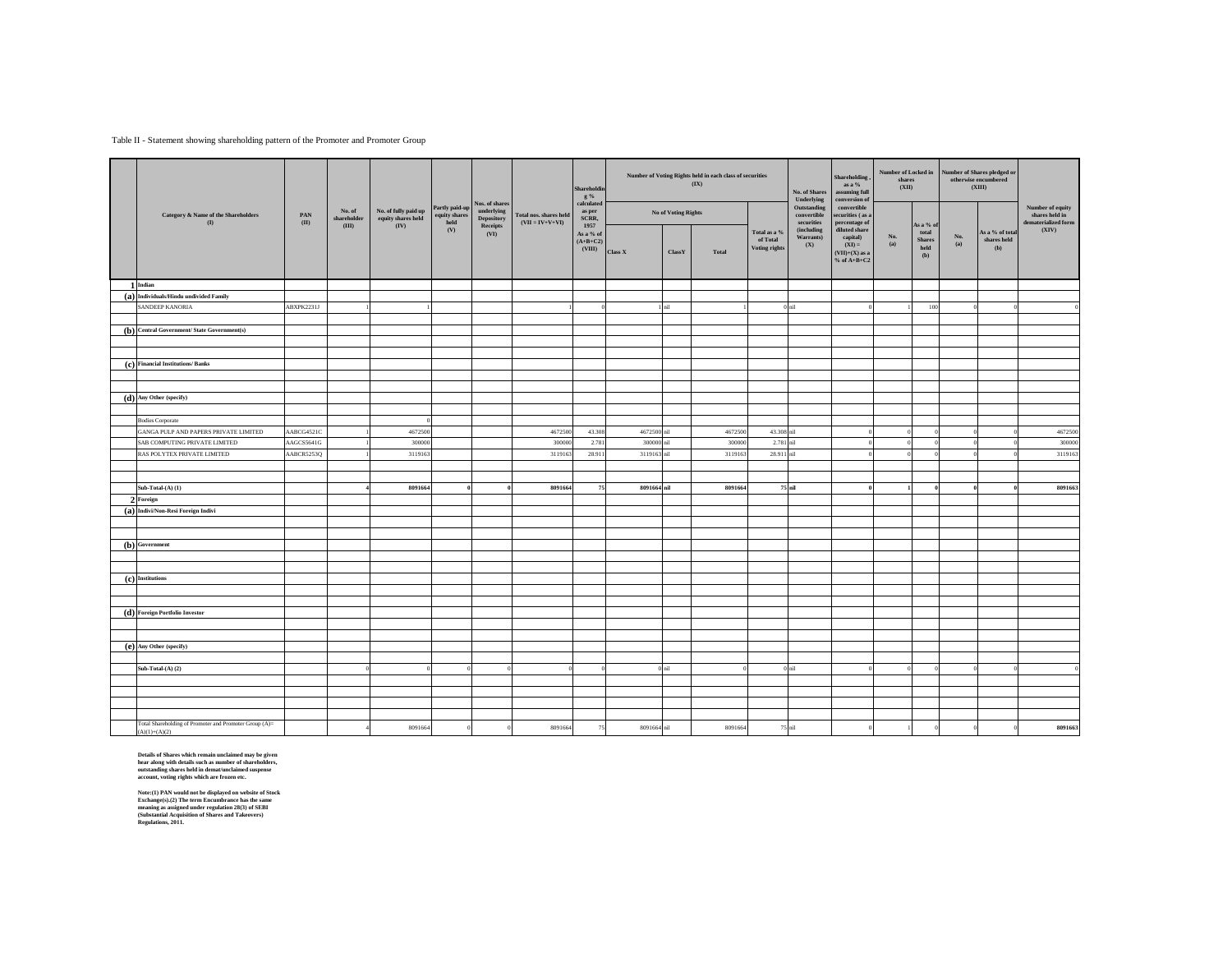## Table III - Statement showing shareholding pattern of the Public shareholder

|                                                                                            |                        |                              |                            |                              |                                |                                             |                                                        |                |                            | Number of Voting Rights held in each class of securities<br>(IX) |                                              | No. of Shares<br>Underlying<br>Outstanding                  | Shareholding<br>, as a $\%$<br><b>issuming full</b><br>conversion of<br>convertible<br>securities (as | Number of Locked in<br>shares<br>(XII) |                                                          | Number of Shares pledged or<br>otherwise encumbered<br>(XIII) |                                       |                                                |
|--------------------------------------------------------------------------------------------|------------------------|------------------------------|----------------------------|------------------------------|--------------------------------|---------------------------------------------|--------------------------------------------------------|----------------|----------------------------|------------------------------------------------------------------|----------------------------------------------|-------------------------------------------------------------|-------------------------------------------------------------------------------------------------------|----------------------------------------|----------------------------------------------------------|---------------------------------------------------------------|---------------------------------------|------------------------------------------------|
|                                                                                            |                        | No. of                       | No. of fully paid up       | Partly paid-up               | Nos. of share:<br>underlying   |                                             | <b>Shareholding</b><br>% calculated<br>as per          |                | No of Voting Rights        |                                                                  |                                              |                                                             |                                                                                                       |                                        |                                                          |                                                               |                                       | Number of equity                               |
| Category & Name of the Shareholders<br>$\mathbf{u}$                                        | $\mathbf{PAN}$<br>(II) | ${\tt shareholder}$<br>(III) | equity shares held<br>(IV) | equity shares<br>held<br>(V) | Depository<br>Receipts<br>(VI) | Total nos. shares held<br>$(VII = IV+V+VI)$ | <b>SCRR, 1957</b><br>As a % of<br>$(A+B+C2)$<br>(VIII) | $\rm{Class}~X$ | $\mathbf{Class}\mathbf{Y}$ | Total                                                            | Total as a $\%$<br>of Total<br>Voting rights | convertible<br>securities<br>(including<br>Warrants)<br>(X) | percentage<br>of diluted<br>share capital)<br>$(XD) =$<br>$(VII)+(X)$ as a<br>$%$ of<br>$A+B+C2$      | No.<br>(a)                             | As a % $\sigma$<br>total<br><b>Shares</b><br>held<br>(b) | No.<br>(a)                                                    | As a % of total<br>shares held<br>(b) | shares held in<br>dematerialized form<br>(XIV) |
| 1 Institutions                                                                             |                        |                              |                            |                              |                                |                                             |                                                        |                |                            |                                                                  |                                              |                                                             |                                                                                                       |                                        |                                                          |                                                               |                                       |                                                |
| (a) Mutual Funds/                                                                          |                        |                              |                            |                              |                                |                                             |                                                        |                |                            |                                                                  |                                              |                                                             |                                                                                                       |                                        |                                                          |                                                               |                                       |                                                |
|                                                                                            |                        |                              |                            |                              |                                |                                             |                                                        |                |                            |                                                                  |                                              |                                                             |                                                                                                       |                                        |                                                          |                                                               |                                       |                                                |
| STOCK HOLDING CORPORATION                                                                  | NOT-MENTIN             |                              | 10750                      |                              |                                | 1075                                        | 0.1                                                    | 10750          |                            | 1075                                                             | $0.1$ nil                                    |                                                             |                                                                                                       |                                        |                                                          |                                                               |                                       |                                                |
| STOCK HOLDING CORPORATION                                                                  | NOT-MENTIN             |                              | 15900                      |                              |                                | 15900                                       | 0.147                                                  | 15900 nil      |                            | 15900                                                            | 0.147 nil                                    |                                                             |                                                                                                       |                                        |                                                          |                                                               |                                       |                                                |
|                                                                                            |                        |                              |                            |                              |                                |                                             |                                                        |                |                            |                                                                  |                                              |                                                             |                                                                                                       |                                        |                                                          |                                                               |                                       |                                                |
| (b) Venture Capital Funds                                                                  |                        |                              |                            |                              |                                |                                             |                                                        |                |                            |                                                                  |                                              |                                                             |                                                                                                       |                                        |                                                          |                                                               |                                       |                                                |
|                                                                                            |                        |                              |                            |                              |                                |                                             |                                                        |                |                            |                                                                  |                                              |                                                             |                                                                                                       |                                        |                                                          |                                                               |                                       |                                                |
|                                                                                            |                        |                              |                            |                              |                                |                                             |                                                        |                |                            |                                                                  |                                              |                                                             |                                                                                                       |                                        |                                                          |                                                               |                                       |                                                |
| (c) Alternate Investment Funds                                                             |                        |                              |                            |                              |                                |                                             |                                                        |                |                            |                                                                  |                                              |                                                             |                                                                                                       |                                        |                                                          |                                                               |                                       |                                                |
|                                                                                            |                        |                              |                            |                              |                                |                                             |                                                        |                |                            |                                                                  |                                              |                                                             |                                                                                                       |                                        |                                                          |                                                               |                                       |                                                |
|                                                                                            |                        |                              |                            |                              |                                |                                             |                                                        |                |                            |                                                                  |                                              |                                                             |                                                                                                       |                                        |                                                          |                                                               |                                       |                                                |
| (d) Foreign Venture Capital Investors                                                      |                        |                              |                            |                              |                                |                                             |                                                        |                |                            |                                                                  |                                              |                                                             |                                                                                                       |                                        |                                                          |                                                               |                                       |                                                |
|                                                                                            |                        |                              |                            |                              |                                |                                             |                                                        |                |                            |                                                                  |                                              |                                                             |                                                                                                       |                                        |                                                          |                                                               |                                       |                                                |
|                                                                                            |                        |                              |                            |                              |                                |                                             |                                                        |                |                            |                                                                  |                                              |                                                             |                                                                                                       |                                        |                                                          |                                                               |                                       |                                                |
| (e) Foreign Portfolio Investors                                                            |                        |                              |                            |                              |                                |                                             |                                                        |                |                            |                                                                  |                                              |                                                             |                                                                                                       |                                        |                                                          |                                                               |                                       |                                                |
|                                                                                            |                        |                              |                            |                              |                                |                                             |                                                        |                |                            |                                                                  |                                              |                                                             |                                                                                                       |                                        |                                                          |                                                               |                                       |                                                |
| (f) Financial Institutions/ Banks                                                          |                        |                              |                            |                              |                                |                                             |                                                        |                |                            |                                                                  |                                              |                                                             |                                                                                                       |                                        |                                                          |                                                               |                                       |                                                |
|                                                                                            |                        |                              |                            |                              |                                |                                             |                                                        |                |                            |                                                                  |                                              |                                                             |                                                                                                       |                                        |                                                          |                                                               |                                       |                                                |
|                                                                                            |                        |                              |                            |                              |                                |                                             |                                                        |                |                            |                                                                  |                                              |                                                             |                                                                                                       |                                        |                                                          |                                                               |                                       |                                                |
| $(g)$ Insurance Companies                                                                  |                        |                              |                            |                              |                                |                                             |                                                        |                |                            |                                                                  |                                              |                                                             |                                                                                                       |                                        |                                                          |                                                               |                                       |                                                |
|                                                                                            |                        |                              |                            |                              |                                |                                             |                                                        |                |                            |                                                                  |                                              |                                                             |                                                                                                       |                                        |                                                          |                                                               |                                       |                                                |
|                                                                                            |                        |                              |                            |                              |                                |                                             |                                                        |                |                            |                                                                  |                                              |                                                             |                                                                                                       |                                        |                                                          |                                                               |                                       |                                                |
| (h) Provident Funds/ Pension Funds                                                         |                        |                              |                            |                              |                                |                                             |                                                        |                |                            |                                                                  |                                              |                                                             |                                                                                                       |                                        |                                                          |                                                               |                                       |                                                |
|                                                                                            |                        |                              |                            |                              |                                |                                             |                                                        |                |                            |                                                                  |                                              |                                                             |                                                                                                       |                                        |                                                          |                                                               |                                       |                                                |
|                                                                                            |                        |                              |                            |                              |                                |                                             |                                                        |                |                            |                                                                  |                                              |                                                             |                                                                                                       |                                        |                                                          |                                                               |                                       |                                                |
| (i) Any Other (specify)                                                                    |                        |                              |                            |                              |                                |                                             |                                                        |                |                            |                                                                  |                                              |                                                             |                                                                                                       |                                        |                                                          |                                                               |                                       |                                                |
|                                                                                            |                        |                              |                            |                              |                                |                                             |                                                        |                |                            |                                                                  |                                              |                                                             |                                                                                                       |                                        |                                                          |                                                               |                                       |                                                |
|                                                                                            |                        |                              |                            |                              |                                |                                             |                                                        |                |                            |                                                                  |                                              |                                                             |                                                                                                       |                                        |                                                          |                                                               |                                       |                                                |
|                                                                                            |                        |                              |                            |                              |                                |                                             |                                                        |                |                            |                                                                  |                                              |                                                             |                                                                                                       |                                        |                                                          |                                                               |                                       |                                                |
| $Sub-Total-(B)(1)$                                                                         |                        |                              | 26650                      |                              |                                | 26650                                       | 0.247                                                  | 26650 mil      |                            | 26650                                                            | 0.247 nil                                    |                                                             |                                                                                                       |                                        |                                                          |                                                               |                                       |                                                |
| Central Government/ State Government(s)/ President of<br>$2 \frac{\text{C}}{\text{India}}$ |                        |                              |                            |                              |                                |                                             |                                                        |                |                            |                                                                  |                                              |                                                             |                                                                                                       |                                        |                                                          |                                                               |                                       |                                                |
|                                                                                            |                        |                              |                            |                              |                                |                                             |                                                        |                |                            |                                                                  |                                              |                                                             |                                                                                                       |                                        |                                                          |                                                               |                                       |                                                |
| STRESSED ASSETS STABILISA                                                                  | NOT-MENTIN             |                              | 500000                     |                              |                                | 500000                                      | 4.634                                                  | 500000 nil     |                            | 500000                                                           | 4.634 nil                                    |                                                             |                                                                                                       |                                        |                                                          |                                                               |                                       |                                                |
|                                                                                            |                        |                              |                            |                              |                                |                                             |                                                        |                |                            |                                                                  |                                              |                                                             |                                                                                                       |                                        |                                                          |                                                               |                                       |                                                |
|                                                                                            |                        |                              |                            |                              |                                |                                             |                                                        |                |                            |                                                                  |                                              |                                                             |                                                                                                       |                                        |                                                          |                                                               |                                       |                                                |
| $Sub-Total-(B)(2)$                                                                         |                        |                              | 500000                     |                              |                                | 500000                                      | 4.634                                                  | 500000 nil     |                            | 500000                                                           | 4.634 nil                                    |                                                             |                                                                                                       |                                        |                                                          |                                                               |                                       |                                                |
| <b>3 NON-Institutions</b>                                                                  |                        |                              |                            |                              |                                |                                             |                                                        |                |                            |                                                                  |                                              |                                                             |                                                                                                       |                                        |                                                          |                                                               |                                       |                                                |
| $(a)$ Individuals -                                                                        |                        |                              |                            |                              |                                |                                             |                                                        |                |                            |                                                                  |                                              |                                                             |                                                                                                       |                                        |                                                          |                                                               |                                       |                                                |
| Individual shareholders holding nominal share capital up to<br>Rs. 2 lakhs.                |                        |                              |                            |                              |                                |                                             |                                                        |                |                            |                                                                  |                                              |                                                             |                                                                                                       |                                        |                                                          |                                                               |                                       |                                                |
|                                                                                            |                        |                              |                            |                              |                                |                                             |                                                        |                |                            |                                                                  |                                              |                                                             |                                                                                                       |                                        |                                                          |                                                               |                                       |                                                |
|                                                                                            | NOT APPLIC             | 205                          | 184823                     |                              |                                | 184823                                      | 1.713                                                  | 184823 nil     |                            | 184823                                                           | 1.713 mil                                    |                                                             |                                                                                                       |                                        |                                                          |                                                               |                                       | 151323                                         |
|                                                                                            |                        |                              |                            |                              |                                |                                             |                                                        |                |                            |                                                                  |                                              |                                                             |                                                                                                       |                                        |                                                          |                                                               |                                       |                                                |
| ii. Individual shareholders holding nominal share capital<br>in excess of Rs. 2 lakhs.     |                        |                              |                            |                              |                                |                                             |                                                        |                |                            |                                                                  |                                              |                                                             |                                                                                                       |                                        |                                                          |                                                               |                                       |                                                |
|                                                                                            |                        |                              |                            |                              |                                |                                             |                                                        |                |                            |                                                                  |                                              |                                                             |                                                                                                       |                                        |                                                          |                                                               |                                       |                                                |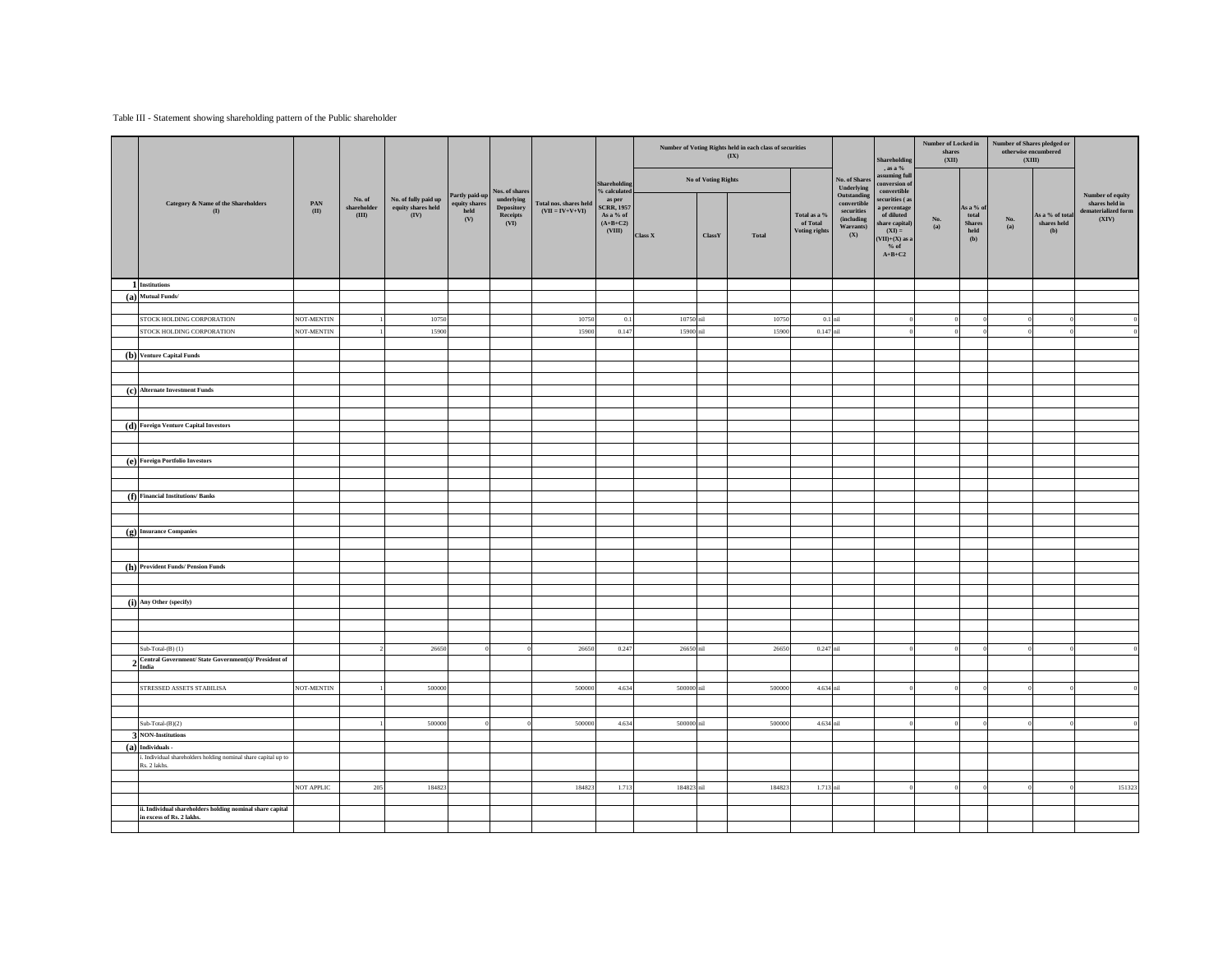| UMA DEVI GARODIA                                          | ADCPG7212M |     | 26100   |  | 26100  | 0.242  | 26100 nil   |        | 26100  | 0.242 nil   |     |  |  | 26100   |
|-----------------------------------------------------------|------------|-----|---------|--|--------|--------|-------------|--------|--------|-------------|-----|--|--|---------|
| <b>GOURI KUMAR PRUSTY</b>                                 | AFRPP0109F |     | 196000  |  | 196000 | 1.817  | 196000      |        | 196000 | 1.817       | sil |  |  | 196000  |
| VEERAJ AGRAWAL                                            | AFIPA2639G |     | 300000  |  | 30000  | 2.781  | 300000      |        | 300000 | 2.781       |     |  |  | 300000  |
| ANITA AGRAWAL                                             | AEJPA2442M |     | 200000  |  | 200000 | 1.854  | 200000 nil  |        | 200000 | 1.854 nil   |     |  |  | 200000  |
| SONAL AGRAWAL                                             | AQTPA2456R |     | 200000  |  | 200000 | 1.854  | 200000 nil  |        | 200000 | 1.854       |     |  |  | 200000  |
| <b>GOURI KUMAR PRUSTY HUF</b>                             | AAGHG4608C |     | 21200   |  | 21200  | 0.196  | 21200 nil   |        | 21200  | 0.196 nil   |     |  |  | 21200   |
| ANIL KUMAR KHEMKA                                         | ALWPK0032F |     | 99274   |  | 9927   | 0.92   | 99274       | nil    | 9927   | 0.92 nil    |     |  |  | 99274   |
|                                                           |            |     |         |  |        |        |             |        |        |             |     |  |  |         |
| (b) NBFCs registered with RBI                             |            |     |         |  |        |        |             |        |        |             |     |  |  |         |
|                                                           |            |     |         |  |        |        |             |        |        |             |     |  |  |         |
|                                                           |            |     |         |  |        |        |             |        |        |             |     |  |  |         |
| (c) Employee Trusts                                       |            |     |         |  |        |        |             |        |        |             |     |  |  |         |
|                                                           |            |     |         |  |        |        |             |        |        |             |     |  |  |         |
|                                                           |            |     |         |  |        |        |             |        |        |             |     |  |  |         |
| (d) Overseas Depositories holding DRs) (balancing figure) |            |     |         |  |        |        |             |        |        |             |     |  |  |         |
|                                                           |            |     |         |  |        |        |             |        |        |             |     |  |  |         |
|                                                           |            |     |         |  |        |        |             |        |        |             |     |  |  |         |
| (e) Any Other (specify)                                   |            |     |         |  |        |        |             |        |        |             |     |  |  |         |
|                                                           |            |     |         |  |        |        |             |        |        |             |     |  |  |         |
| <b>Bodies Corporate</b>                                   |            |     |         |  |        |        |             |        |        |             |     |  |  |         |
| APEX COMMOTRADE PRIVATE LIMITED                           | AAJCA4459K |     | 354550  |  | 354550 | 3.286  | 354550 nil  |        | 354550 | 3.286 nil   |     |  |  | 354550  |
| SIGNET VINIMAY PRIVATE LIMITED                            | AAMCS1712Q |     | 127638  |  | 12763  | 1.183  | 127638      |        | 127638 | 1.183       | nil |  |  | 127638  |
| SHRIRAM INDUS STOCKS LTD                                  | NOT-MENTIN |     | 340     |  | 340    | 0.003  | 340 nil     |        | 340    | 0.003       |     |  |  |         |
| NIRMAL BANG SECURITIES PVT LTD                            | AAACN7369L |     | 228     |  | 228    | 0.002  | 228 nil     |        | 228    | 0.002 nil   |     |  |  | 228     |
| WINALL VINIMAY PRIVATE LIMITED                            | AAACW8004B |     | 283641  |  | 283641 | 2.629  | 283641 nil  |        | 283641 | 2.629       |     |  |  | 283641  |
| INDIA INFOLINE LIMITED                                    | AAACI7397D |     | 200     |  | 200    | 0.002  | 200 nil     |        | 200    | 0.002       | nil |  |  | 200     |
| SMC GLOBAL SECURITIES LIMITED                             | AAACS0581R |     | 12000   |  | 12000  | 0.111  | 12000 nil   |        | 12000  | 0.111       |     |  |  | 12000   |
| IL & FS                                                   | NOT-MENTIN |     | 5000    |  | 5000   | 0.046  | 5000 nil    |        | 5000   | 0.046 nil   |     |  |  |         |
| SIS SHARE & STOCK BROKERS                                 | NOT-MENTIN |     | 1350    |  | 1350   | 0.013  | 1350 nil    |        | 1350   | 0.013       | nil |  |  |         |
| NETWORTH STOCK BROKING LTD                                | AAACN1184F |     | 2500    |  | 2500   | 0.02   | 2500 nil    |        | 2500   | 0.023       | sil |  |  | 2500    |
| <b>SHAREKHAN</b>                                          | AAECS5096H |     | 15710   |  | 15710  | 0.146  | 15710 nil   |        | 15710  | 0.146       |     |  |  | 15710   |
| SIS SECURITIES MARKETING                                  | NOT-MENTIN |     | 11660   |  | 11660  | 0.108  | 11660 nil   |        | 11660  | $0.108$ nil |     |  |  |         |
| ANGEL FINCAP PRIVATE LIMITED                              | AAACA7011Q |     | 100     |  | 100    | 0.001  | 100 nil     |        | 100    | 0.001       | nil |  |  | 100     |
| SPICE MERCHANTS PRIVATE LIMITED                           | AAPCS7492G |     | 127638  |  | 12763  | 1.183  | 127638 mil  |        | 127638 | 1.183       | nil |  |  | 127638  |
| ZEN SECURITIES LIMITED                                    | AAACZ0682Q |     | 500     |  | 500    | 0.005  | 500 nil     |        | 500    | 0.005       | nil |  |  | 500     |
| JOINDRE CAPITAL SERVICES LTD. (CLIENT) A/C-NSE AAACJ1480E |            |     | 100     |  | 100    | 0.001  | $100$ nil   |        | 100    | 0.001 nil   |     |  |  | 100     |
| Non-Resident                                              |            |     |         |  |        |        |             |        |        |             |     |  |  |         |
| ANIL U KUNCHUR                                            | NOT-MENTIN |     | 20      |  |        |        |             | 20 nil |        |             | nil |  |  |         |
|                                                           |            |     |         |  |        |        |             |        |        |             |     |  |  |         |
|                                                           |            |     |         |  |        |        |             |        |        |             |     |  |  |         |
| Sub-Total- $(B)$ $(3)$                                    |            | 229 | 2170572 |  | 217057 | 20.119 | 2170572 nil |        | 217057 | 20.119 mil  |     |  |  | 2118702 |
|                                                           |            |     |         |  |        |        |             |        |        |             |     |  |  |         |
|                                                           |            |     |         |  |        |        |             |        |        |             |     |  |  |         |
|                                                           |            |     |         |  |        |        |             |        |        |             |     |  |  |         |
| Total Public Shareholding $(B) = (B)(1)+(B)(2)+(B)(3)$    |            | 232 | 269722  |  | 269722 | $2^i$  | 2697222     | nil    | 269722 | 25          | nil |  |  | 2118702 |
|                                                           |            |     |         |  |        |        |             |        |        |             |     |  |  |         |

Details of the shareholders acting as persons in Concert<br>including their Shareholding (No. and %):

Details of Shares which remain unclaimed may be given<br>hear along with details such as number of shareholders,<br>outstanding shares held in demat/unclaimed suspense<br>account, voting rights which are frozen etc.

Note:(1) PAN would not be displayed on website of Stock<br>Exchange(s). (2) The above format needs to be disclosed along with the name of following persons:<br> $\sim$  The above format needs to be disclosed along with the name of